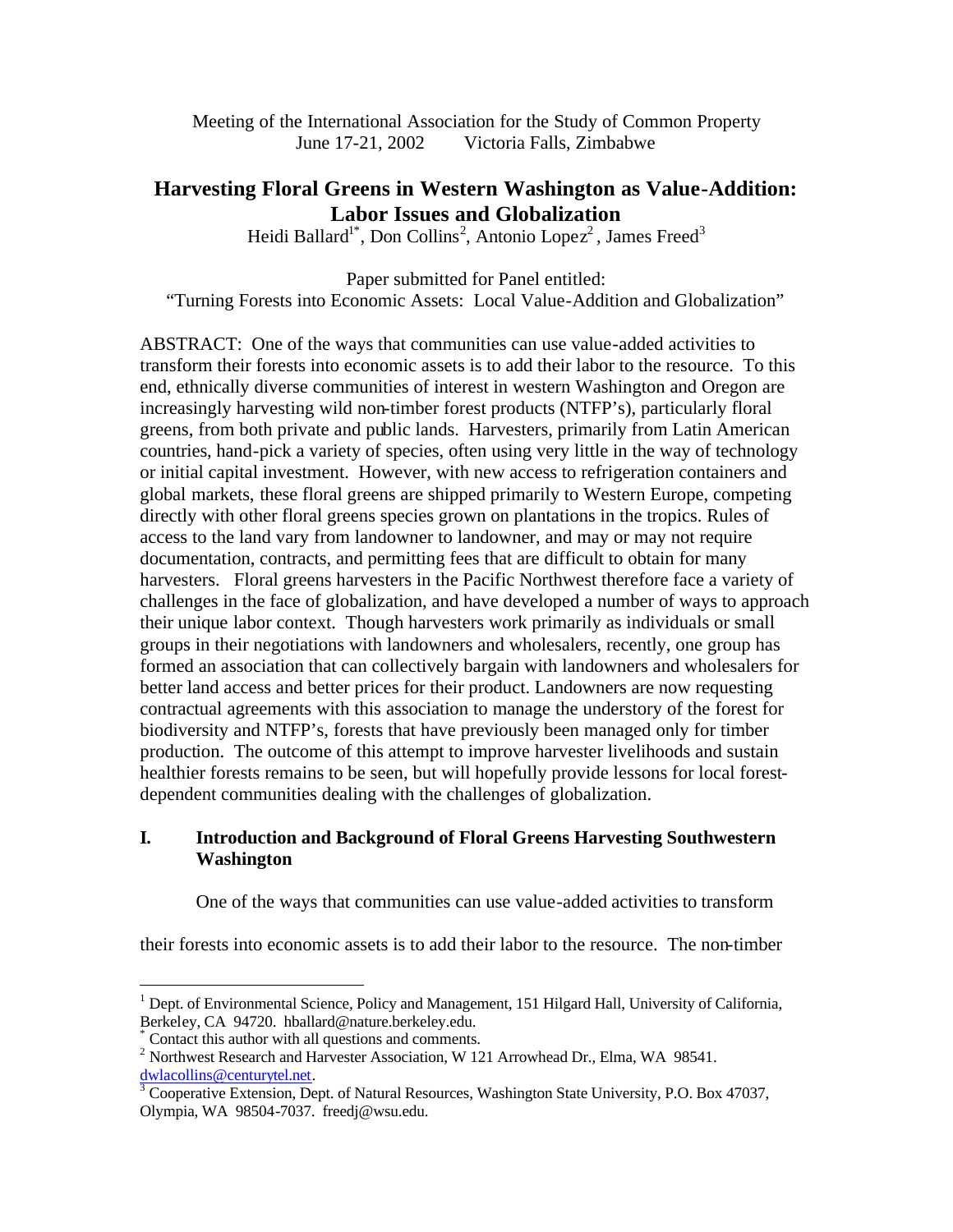forest product (NTFP) industry in the Pacific Northwest of the United States has been gaining momentum over the last 15-20 years as forest-dependent communities experience the consequences of declining timber harvests on public forests. Alongside these communities, land managers and scientists are turning to NTFP's as an alternative or complement to timber production in their shift from timber to ecosystem management (Kohm and Franklin, 1997). However, pressure to manage for healthy ecosystems is only one of the incentives for landowners to pursue NTFP production (also called "special forest products"); products such as edible mushrooms, leafy stems of shrubs used in the floral industry (floral greens), and medicinals have become a multi-million dollar industry in the states of Washington, Oregon, and parts of northern California.

The most lucrative of these special forest products are the floral greens, which are generally understory shrub species that grow naturally in managed or unmanaged forests. In 1989, the floral greens industry in Oregon, Washington and British Columbia at the point of first wholesale transaction was valued at over \$128 million and employed or bought raw materials from 10,300 people (Schlosser et al 1991); more recent data is not available but estimates suggest a dramatic increase since 1989. As a case example of the effects of globalization, the floral greens industry illustrates both increasing flows of labor from Southeast Asia and Latin America and increasing scales of commodities distribution to broader and broader markets. The state of Washington in 1994, specifically, exported 80% of the floral greens harvested via primarily German and Dutch wholesalers (Savage 1995). Those who harvest these plants are predominantly from the lowest socioeconomic levels of U.S. society, are ethnically diverse, and are rapidly increasing in number in the region (Von Hagan and Fight 1999). To complete the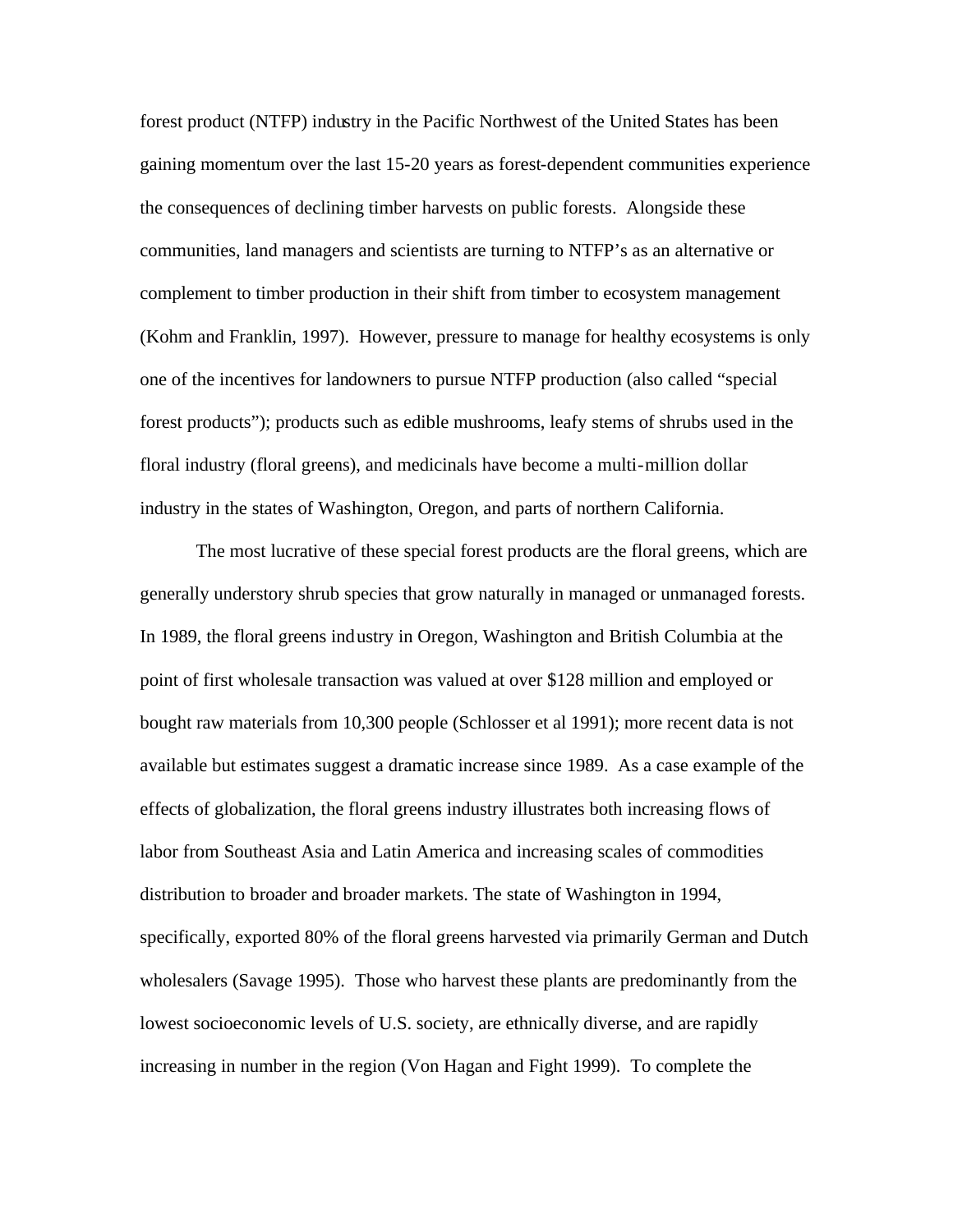picture, recent increases in harvesting pressure have raised concerns about ecological and economic sustainability on the part of land managers, harvesters, and conservationists alike. Not surprisingly, these stakeholders rarely communicate about their concerns and solutions to resource management issues; this often results in the group with the least power, the harvesters, becoming further excluded from management decisions, further economically disadvantaged and continually blamed for any presumed over-exploitation of resources. The labor they contribute by hand-picking floral greens in forested ecosystems is the greatest source of value added to these natural resources. The challenges harvesters face in trying to create and maintain a livelihood of picking floral greens, and the approach that one group is taking to protect and promote the resource as well as their own livelihoods, illustrate the effects of and possibilities offered by globalization.

The southeastern Olympic Penninsula in particular has a long history of floral greens harvesting, but is experiencing the "growing pains" of an intensification and broadening of wholesale activity and production. The foliage of floral greens, primarily consisting of understory species called salal (*Gaultheria shallon*), western sword fern (*Polystichum munitum*), red huckleberry (*Vaccinium parvifolium*), bracken fern (*Pteridium aquilinum*), beargrass (*Xerophyllum tenax*), and evergreen huckleberry (*Vaccinium ovatum*), has been harvested on a small scale in this region since the turn of the century, but an increase in harvest intensity in the last two decades has caused a marked decrease in the availability of commercial-quality salal in some areas, according to harvesters (Brown and Marin-Hernandez 2000) and managers. These growing pains have taken the form of conflicts over resource use familiar to conservation and rural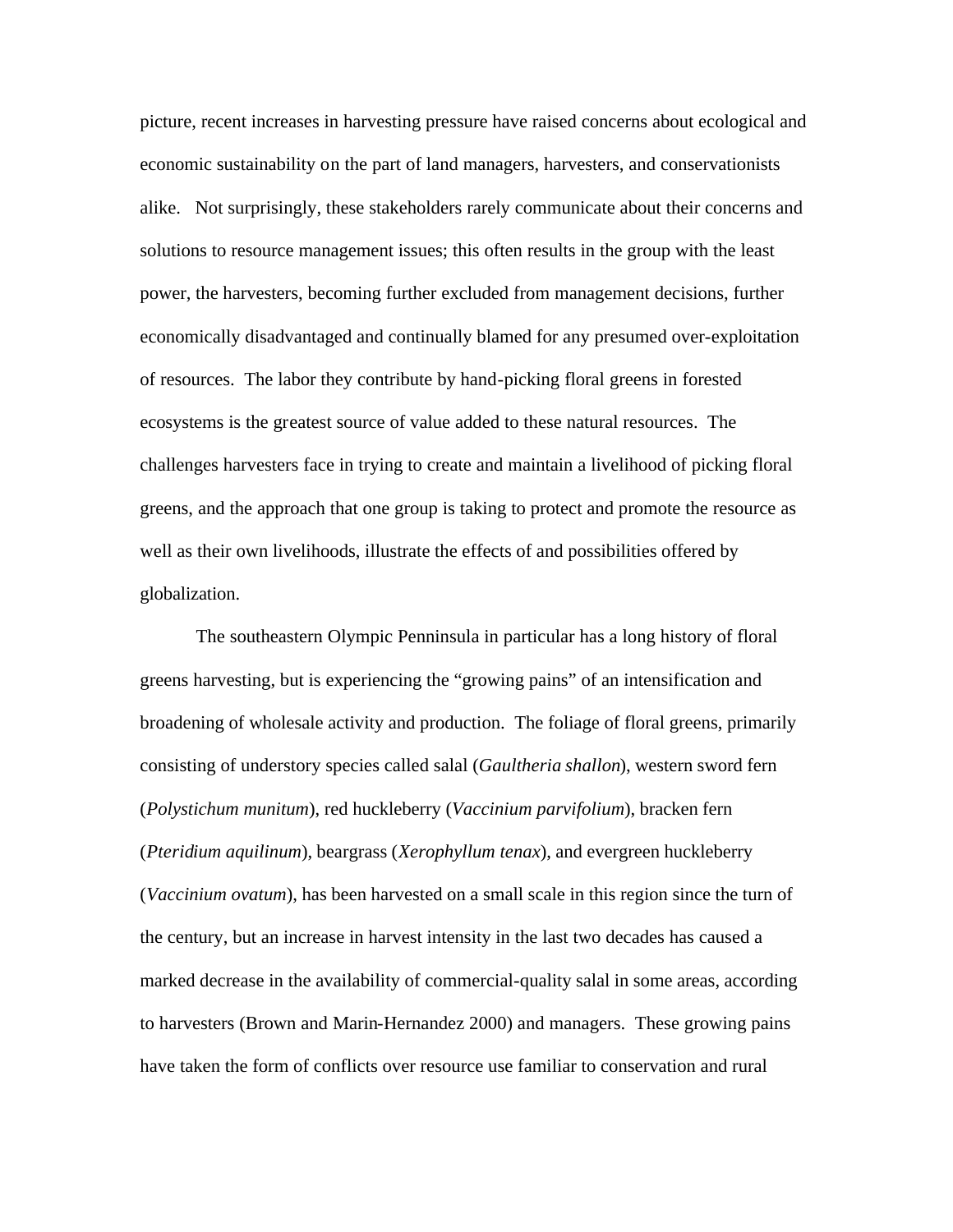development efforts around the world (Peluso 1996, Hecht 1988, Berry 1989): A reorganization of labor processes, new technologies, new institutional arrangements, and revised social relations of production have coalesced to create new and varying resource management systems for floral greens production. Rapid changes in the perceptions and value of the resource have also affected management and social relations in the floral greens industry. Until recently, understory shrubs harvested as floral greens have been considered "weeds" in Pacific Northwestern forests under intensive timber management; research on these species is therefore limited to their response to thinning, herbicides and fertilizers (Bailey et al 1998, He and Barclay 2000, Thomas et al 1999). However, little is known about the consequences of intensive harvesting and management on growth and reproduction of the plant.

### **II. Challenges to Sustainable Livelihoods in Pacific Northwest Forests**

The intensification and centralization of the floral greens industry has caused a dramatic shift in the structure of rights and abilities of harvesters to access floral greens, both formal and informal. Additionally, the rapid increase and expansion of markets for floral greens, primarily in western Europe, has presented both obstacles and opportunities for harvesters. The NTFP industry in the Pacific Northwest is largely a "cash and carry" one in which land managers sell permits to contractors who then hire harvesters to pick "brush" and sell it for fluctuating prices to buying sheds at the end of each day. With little to no regulation within the industry, each land manager, public or private, has a different policy for selling and enforcing their permits. Furthermore, because the structure of labor processes is unique and continually evolving in the region, lines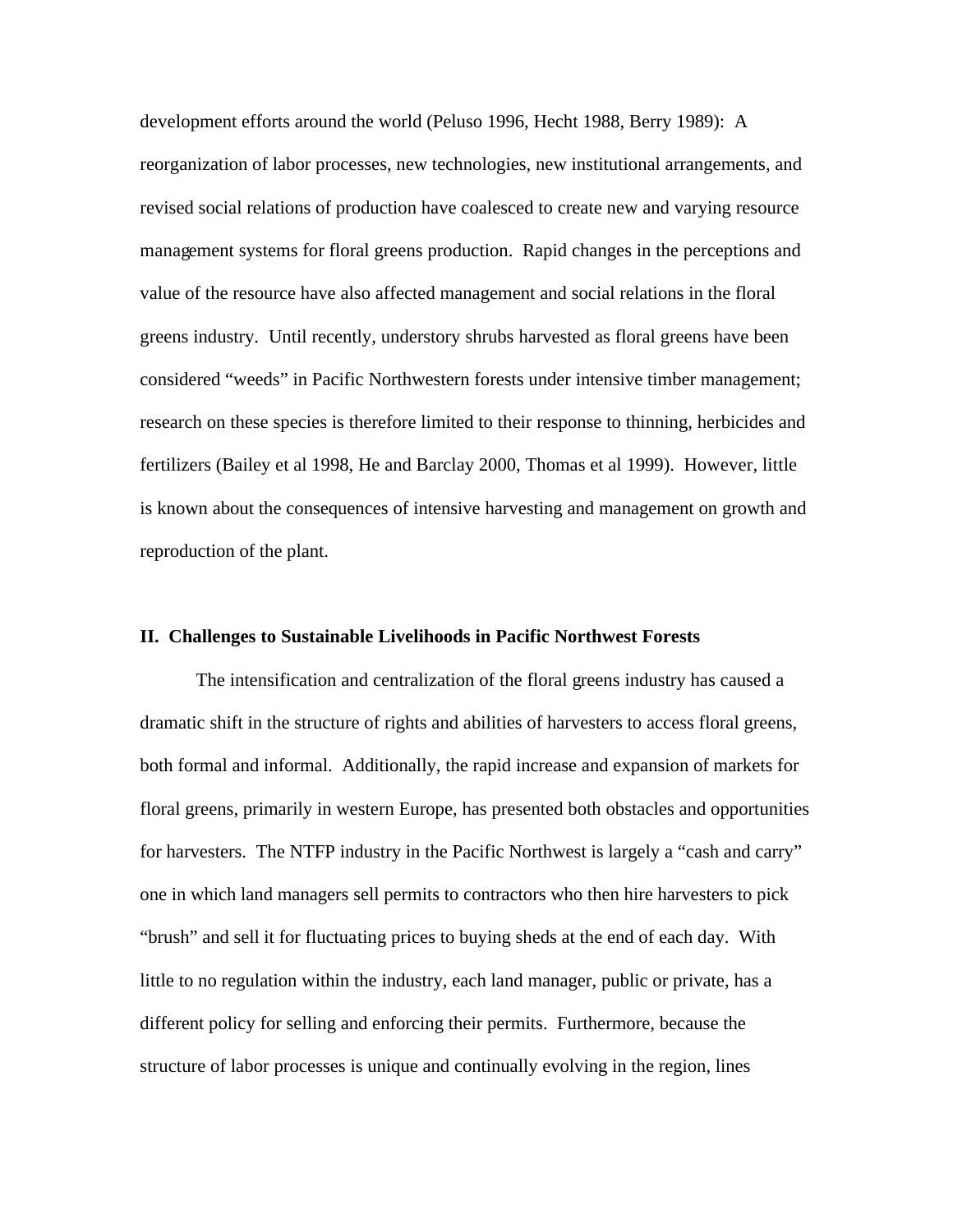between the buyers and permit-holders have become blurred. Harvesters are often trapped between the landowners and buyers, both of whom rely on the harvesters to extract the resource from the forest, but additionally have more power and capital than any individual harvester has.

### **A. Labor and Access to Land**

In western Washington and Oregon, floral greens occur in abundance across a variety of land ownership types: public lands including National and State Forests, National and State Parks, and city and regional forest lands, and private lands, including small private lands, large non-industrial timber lands, and large industrial timber company lands. Rarely is the landowner interested in personally harvesting the NTFP's on his or her own land. They are, however, recently acutely aware of the value of these products once they are harvested from the forest. Hence, an industry has developed that relies on landless harvesters that gain access to the land for the rights to pick one or more of the non-timber forest products. Floral greens harvesters come from a variety of backgrounds, but are generally of low economic status, have limited educational backgrounds and skills, often speak very little English, and are generally excluded from venues that would give them a "voice" in the development of management approaches for public and private lands. In the early  $20<sup>th</sup>$  century when the industry first emerged, harvesters were primarily European-Americans who needed a little extra income in economic hard times, or simply wanted to work in the woods. Not until the 1970's did the influx of labor begin from outside the U.S., at that time primarily from Cambodia and Laos. Then in the late 1980's and 1990's, immigrants from Mexico and other Latin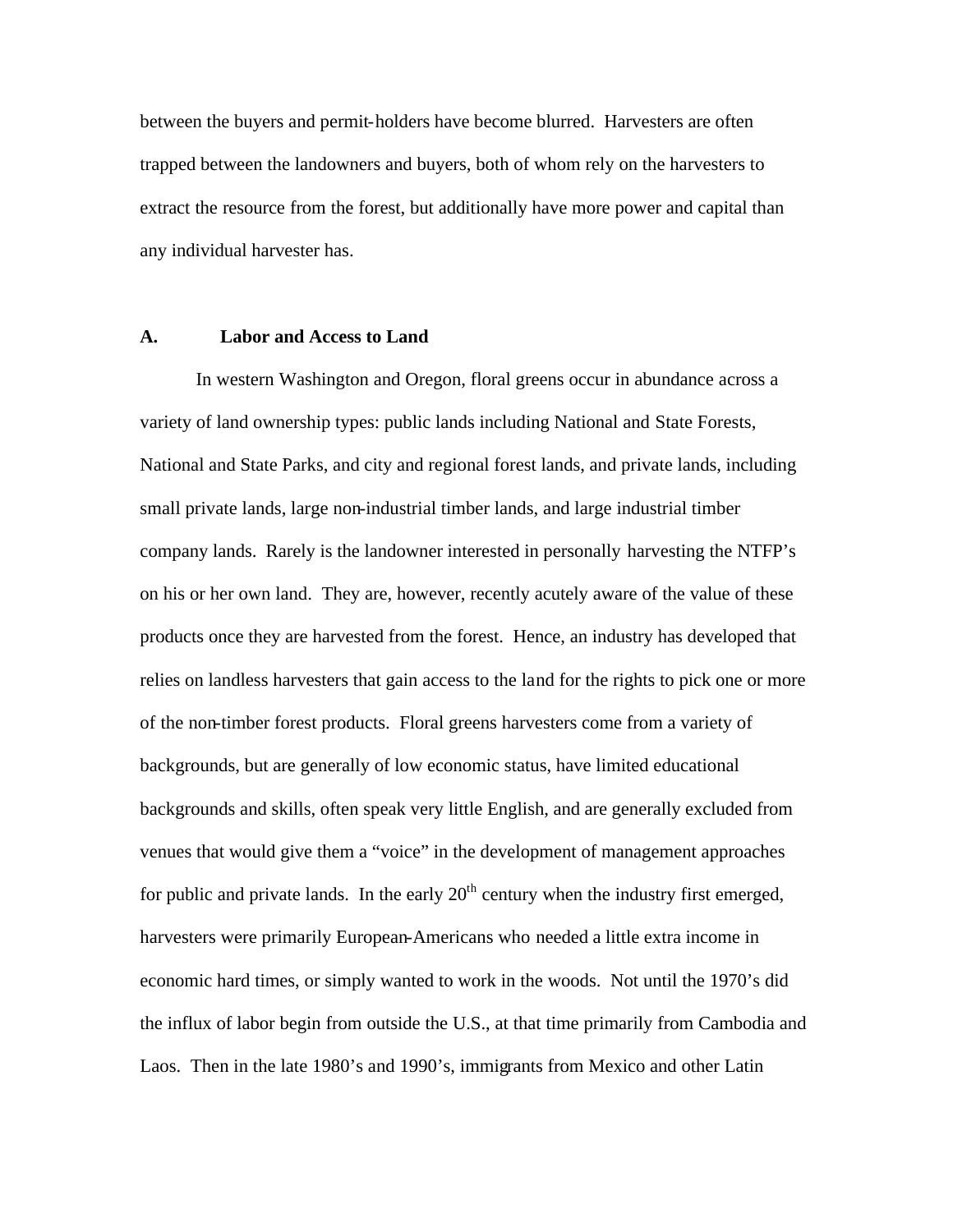American countries discovered picking floral greens an alternative to agricultural work in either California or Oregon and Washington's eastern fruit orchards (Hansis 2002). This common story of chain migration has resulted in current demographics, wherein the majority of floral greens harvesters are from Latin America, with a smaller proportion of Southeast Asian and European-American making up the workforce.

Floral greens can be harvested commercially from July through April, because the new leaves and shoots have set and are better able to endure the harvest, processing and storage process. Therefore, the harvesters can be long-time residents of the area in which they harvest, but many travel seasonally, picking brush in the winter, and other crops such as apples, strawberries, Christmas trees throughout Oregon and Washington (Brown and Marin-Hernandez 2000). When "community-based management" of these nontimber resources enters the rural development discussions in the Pacific Northwest, definitions of what constitutes a "local community" must be called into question. Definitions that are bounded by how long an individual has lived in a location and/or by discrete lines on a map may not appropriate when determining who has a vested interest in the sustainability of a resource (Richards and Creasy 1996, McLain and Jones 1997). Migrant populations often return to the exactly the same site year after year to pick, though are not considered permanent residents of the "community". Many of the immigrant harvesters may have been living and picking in the area for a long time, however a large proportion of harvesters are relatively recent arrivals of the last 10-15 years, as compared to many of the Anglo pickers who have learned to pick from their parents and grandparents (Brown and Marin-Hernandez 2000). The dynamics between these ethnic groups, who often cluster in trailer parks or neighborhoods in the nearby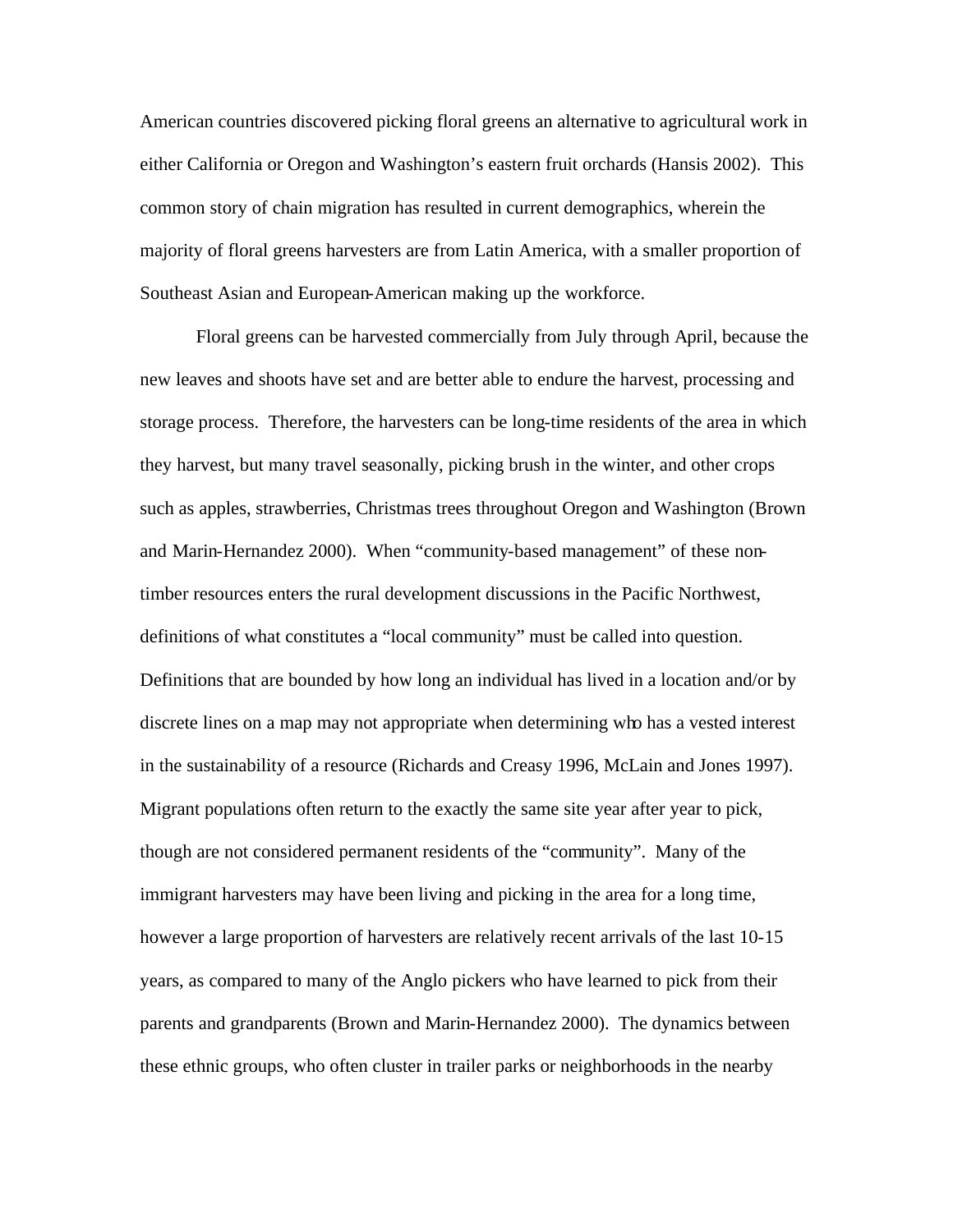State Capital of Olympia, Washington, plays a large role in determining where in the landscape picking is done and by whom. Often people harvest with their family and friends, such that access to land is determined by social networks as well as legal and business documentation. It is important to note that the duration of time in the region does not necessarily reflect a harvester's intention to stay in the area, continue to harvest, or commit to manage a piece of land for floral greens over a longer term if given the opportunity.

### **Access to Land and Landowner Relations**

Because the industry has expanded so rapidly in recent years, there is little coordination in permitting structures in the mosaic of land ownerships in western forestlands; therefore, nearly every landowner has a different and fluctuating set of access qualifications required for harvesters to gain access to land. This creates a dizzying variety of tenure regimes with which harvesters must contend in order to have access to enough land to sustain a livelihood for an entire year. Depending on the landowner, this permit could last for only one week to 10 years, and could cost from \$20 to several thousand dollars. For example, some National Forest district rangers attempt to fit nontimber forest product management into either their recreational system of one-time use permitting, where harvesters get an "over-the-counter" permit for two weeks at a time with only an ID required, even a Mexican or other ID. Other National Forest Districts are trying to fit floral greens into the timber contract system, where only large one-time bids for a three-year lease to thousands of acres are accepted. Recently the issue of nontimber forest product permitting and access has been complicated by a provision to P.L.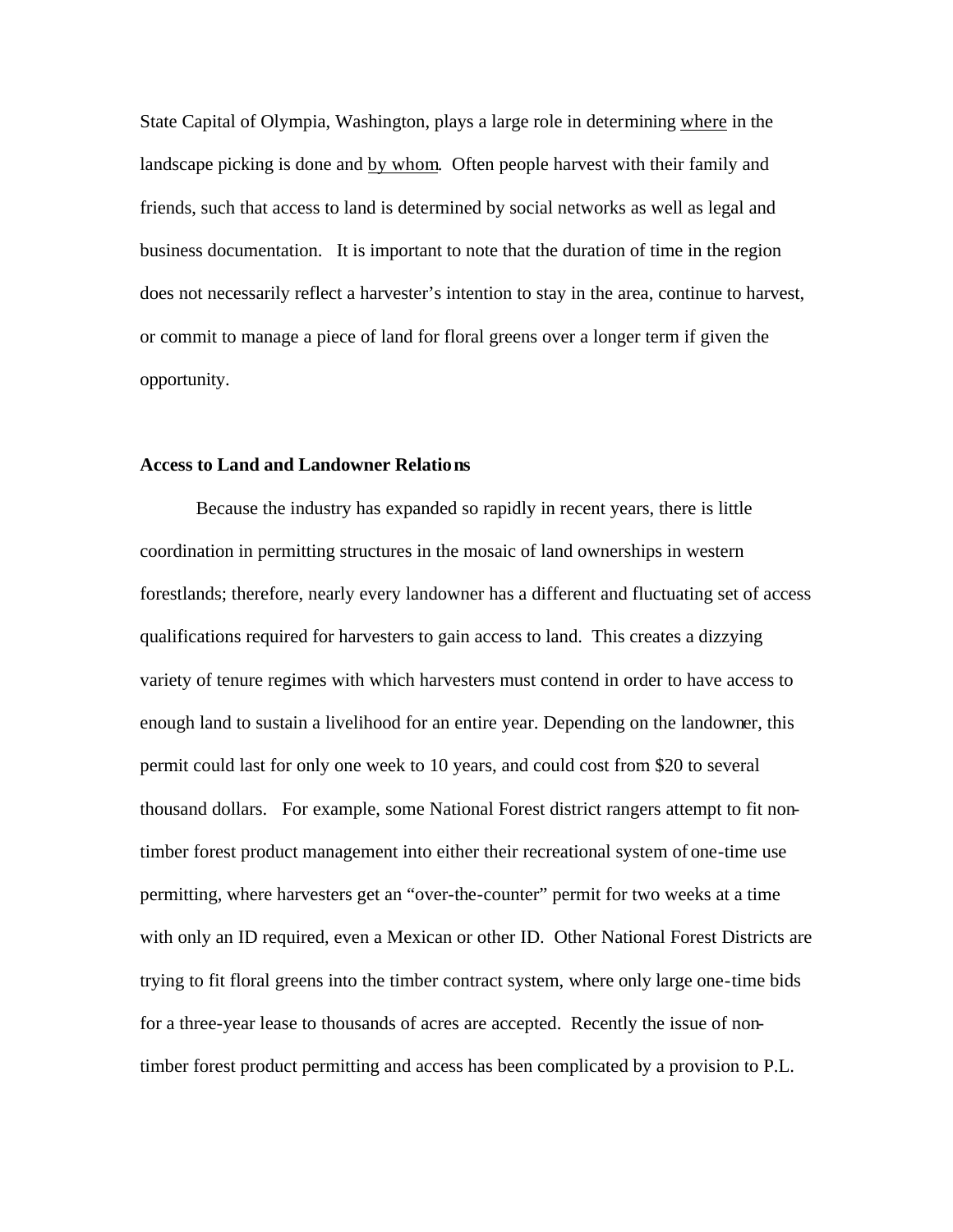106-113 passed by the U.S. Congress in 1999, which initiates a pilot program for which National Forest districts charge "fair market value" for permits to harvest forest botanicals, which will likely place the fees for permits far out of the financial capabilities of most NTFP harvesters (Antypas et al, 2002). This will likely have significant effects on the floral greens industry, the harvesters, and the National Forests.

On private lands, some timber companies arrange short or long-term leases with individual harvesters, who may then manage their area for several years of production. Other large industrial timber companies attempt to simplify the process by giving longterm contracts to floral greens companies, who have the large capital required for such an investment, such that the buying companies now have control over the access to large tracts of land. In order to get access to that land, harvesters have to join crews that pick wherever the buying company tells them to, and then must return to that company with their product. This means that although harvesters are purported to be independent contractors who may sell their product to anyone they choose, in fact they are completely tied to the buyer who has given them a permit to the land. If the harvesters don't sell to that buyer, often for a lower price than they could get elsewhere, then they don't get a renewal of the permit. Though buying companies deny this relationship exists, harvesters and others inside the industry know it is standard practice. Recently, many of the buying companies are under investigation by the Federal and State Department of Labor and Industries because they are not paying insurance and worker's compensation benefits for these harvesters who clearly have an employee-employer relationship with the company.

Despite the abovementioned formal and/or informal regulation and enforcement of these rules of access to land, the landscape is in fact a sea of forested lands that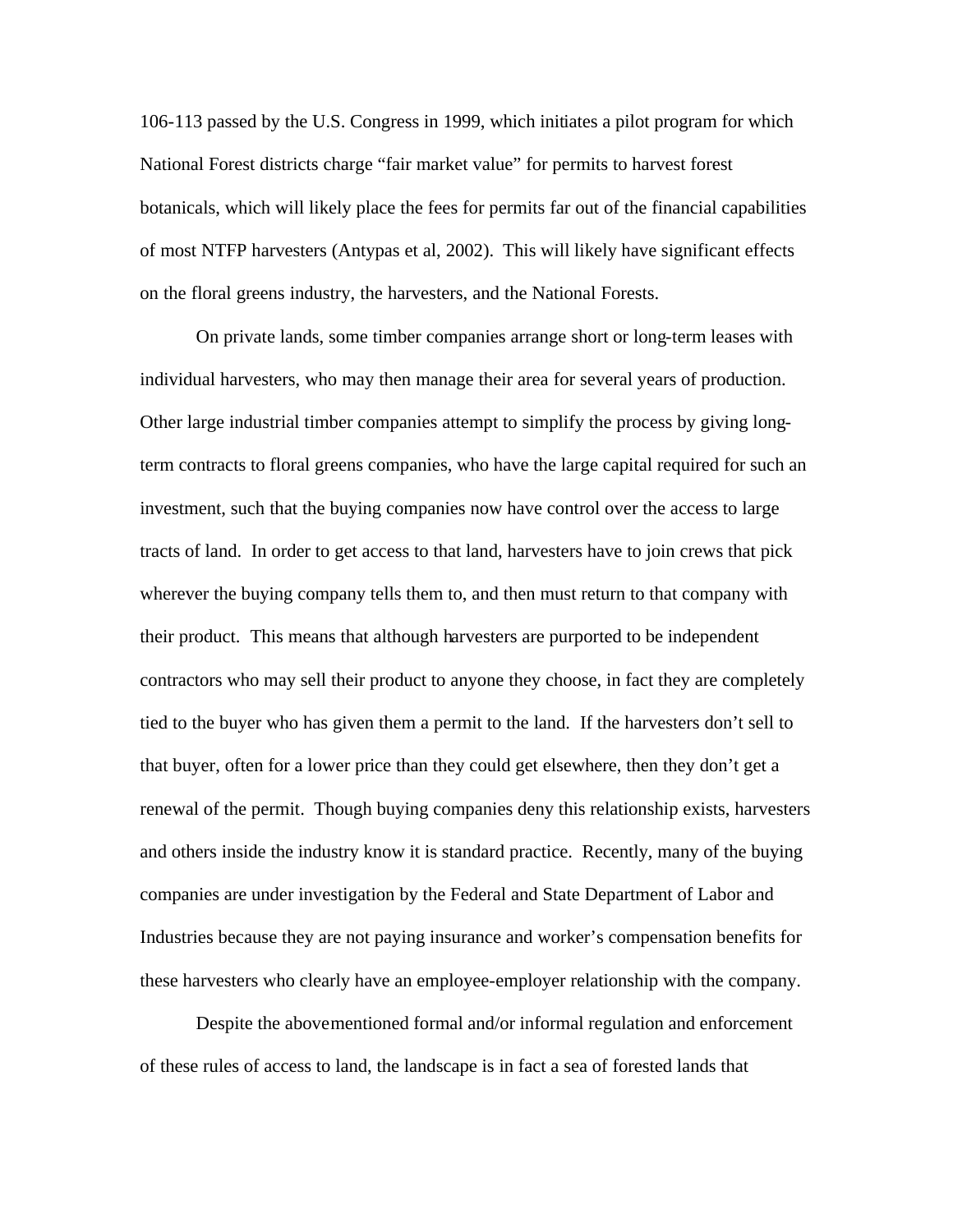represent a significant income to anyone who wants to step off the road and gather it. In the face of increasing resource demand, as the Olympic Peninsula, Washington is facing, these open-access tenure regimes are resulting in extensive "unpermitted harvest" (also called poaching or stealing); they are also likely to foster unsustainable levels of harvest and eventual system collapse (Bromley 1994; Ostrom 1990). Many harvesters do not have a vehicle, so they are driven to a site, dropped off to pick all day, and picked up in the evening to be taken to the buying shed. Whether or not they possess a permit for the site they are dropped off at is questionable in many cases, as some permits are given for stands with no commercial-quality salal, which other stands nearby have plenty but have no one picking at the time. Property lines may not be well-marked in a given area, so pickers are often found on sites they have no permit for. Some have no awareness that they are "stealing," others are fully aware of it, and still others who may not know have been dropped off by drivers who knew it was the wrong site but did not reveal it.

The immigrant status of the majority of the labor force provides still more obstacles to access to land. Because many harvesters are newly arrived in the U.S., they can be exploited by earlier immigrants or others who take advantage of an immigrant's undocumented status. Many are told they cannot get a driver's license without legal documentation (which is false in Washington), so they must pay for a ride into the forest each day. Those who are not confident speaking English are at a huge disadvantage when trying to approach landowners for a permit, so they again can be exploited by those who can get permits and then charge newcomers for a copy. Harvesters can feasibly make a good income if they have their own transportation into the forest and can negotiate with landowners for permits and for good prices from buyers. However, many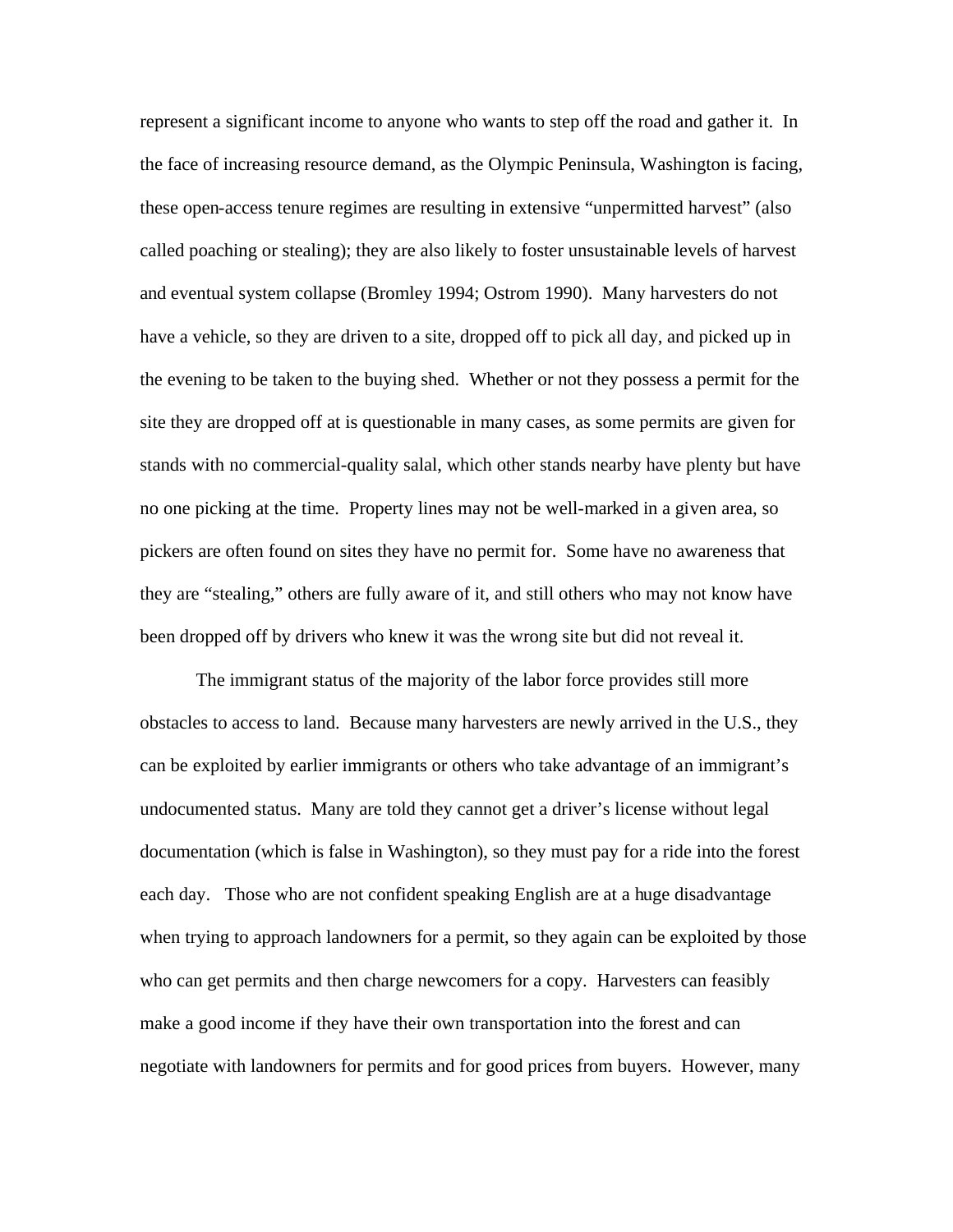end up paying for transportation from a driver, paying an inflated price for a copy of a permit, and giving a percentage of the day's product to the liaison with the buyer. As mentioned above, harvesters may also find themselves tied to a buying company that offers them low prices in exchange for access to land leases. In all these cases, the most frequent victims are harvesters who don't speak English well, are from an ethnic minority and therefore subject to discrimination, don't have enough money to pay for vehicles, permits, business licenses and insurance, and/or are not documented U.S. citizens.

, if a picker has no guarantee that he'll be able to come back to the same site in coming years, there is very little incentive to manage the plant for future years. It is more economically efficient to pick the highest grade possible from each stem regardless of whether that stem will regrow in subsequent years. Public and private land managers are painfully aware of this and the unsustainable levels of harvest occurring in some areas; so are harvesters, who are finding it more and more difficult to gain legal access to high quality commercial product. Those who rely on this industry for a long-term livelihood are concerned that the industry is threatened by poor quality product flooding the market, an increasingly globalized market that includes competing replacement products from far away tropical countries not contending with the same labor and access challenges.

## **B. Labor and Access to Markets**

The market for floral greens in the early 1900's was focused locally, expanding only when the technologies became available to transport products more regionally. When refrigeration containers and more rapid transportation systems became available, the market expanded to broader and broader regions of the United States, until eventually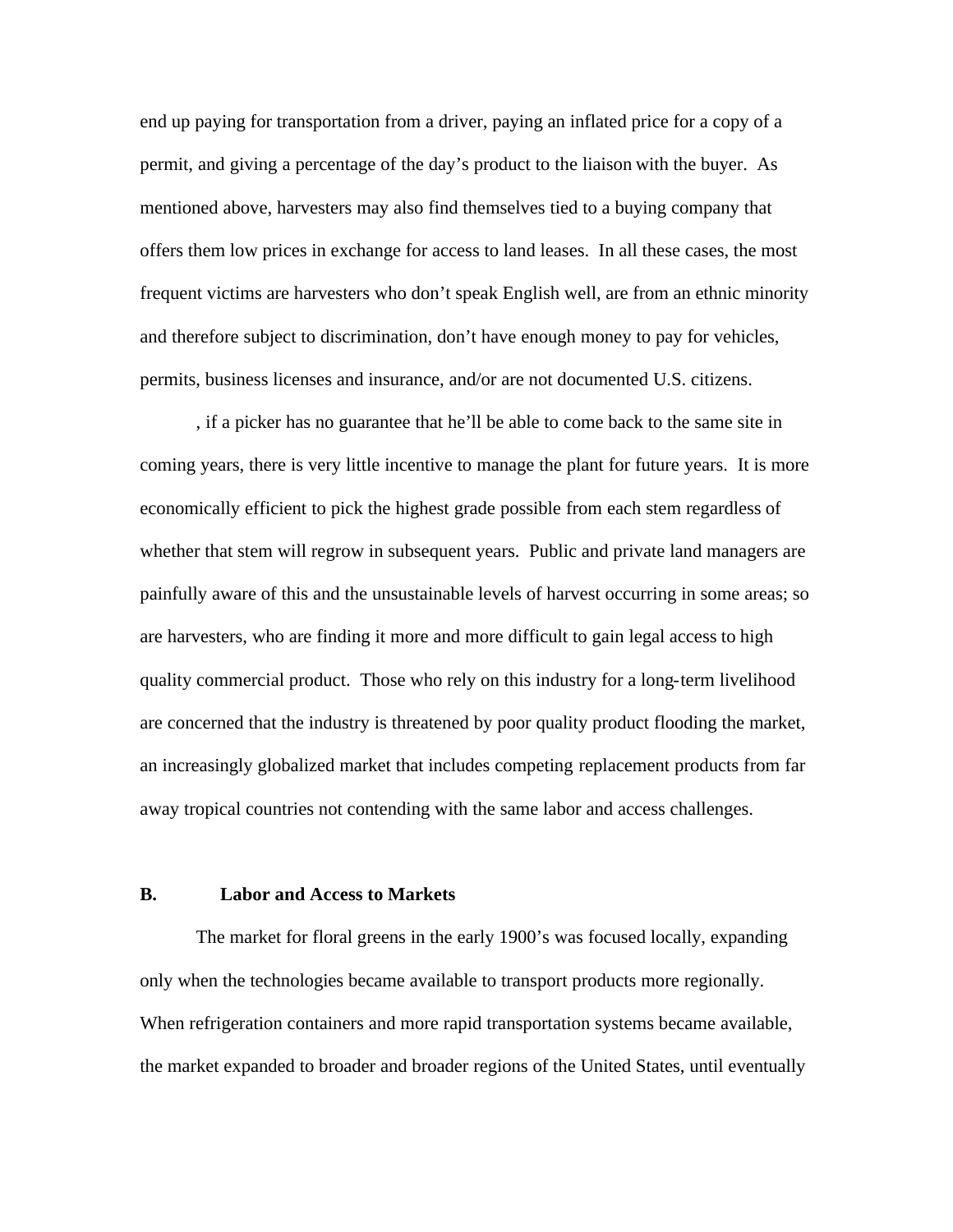the European market became the primary destination for most of the floral greens products. Various products are more popular in the U.S. than abroad, and vise versa, but in many cases it is the seasonal demand for floral greens in the Netherlands that determines the price for harvesters on a daily basis. Harvesters know when to increase their efforts according to when markets in Europe will need florals for holidays like Valentine's Day and Mother's Day. Buying companies in Washington that buy directly from harvesters can then refrigerate the product for weeks or even months until the prices are highest in Europe, then ship them for the three week trip to the Netherlands. This means that harvesters often receive only a fraction of the true price of the product because they have no capital to invest in refrigeration systems of their own; and buying companies in the U.S. have the majority of the control over prices in the floral greens industry.

Many floral greens are categorized into several commercial grades according to length of the stem. For example, salal "tips" are the smallest grade at 14 inches in length, ¾ lb. per bunch, and are sold by harvesters to buyers at \$US 0.35-1.10 per bunch. "Long salal" is 18-20 inches long, weighs  $1 \frac{1}{2}$  lbs. per bunch and is sold to buyers for \$US 0.85-1.75 per bunch. These are then sold by European wholesalers to florists for \$US 2- 3 per bunch, and florists may sell the salal as part of a bouquet or separately for \$US 1.00 or so for just five stems. In terms of effects on the plant, the farther down into the woody stem a plant is cut, the less likely it will be able to generate new growth in the next year. Therefore, demand for particular commercial grades has an effect on the sustainability and management of the plant. In addition, because the quality of floral greens products has been decreasing in the industry overall, buyers in several European countries have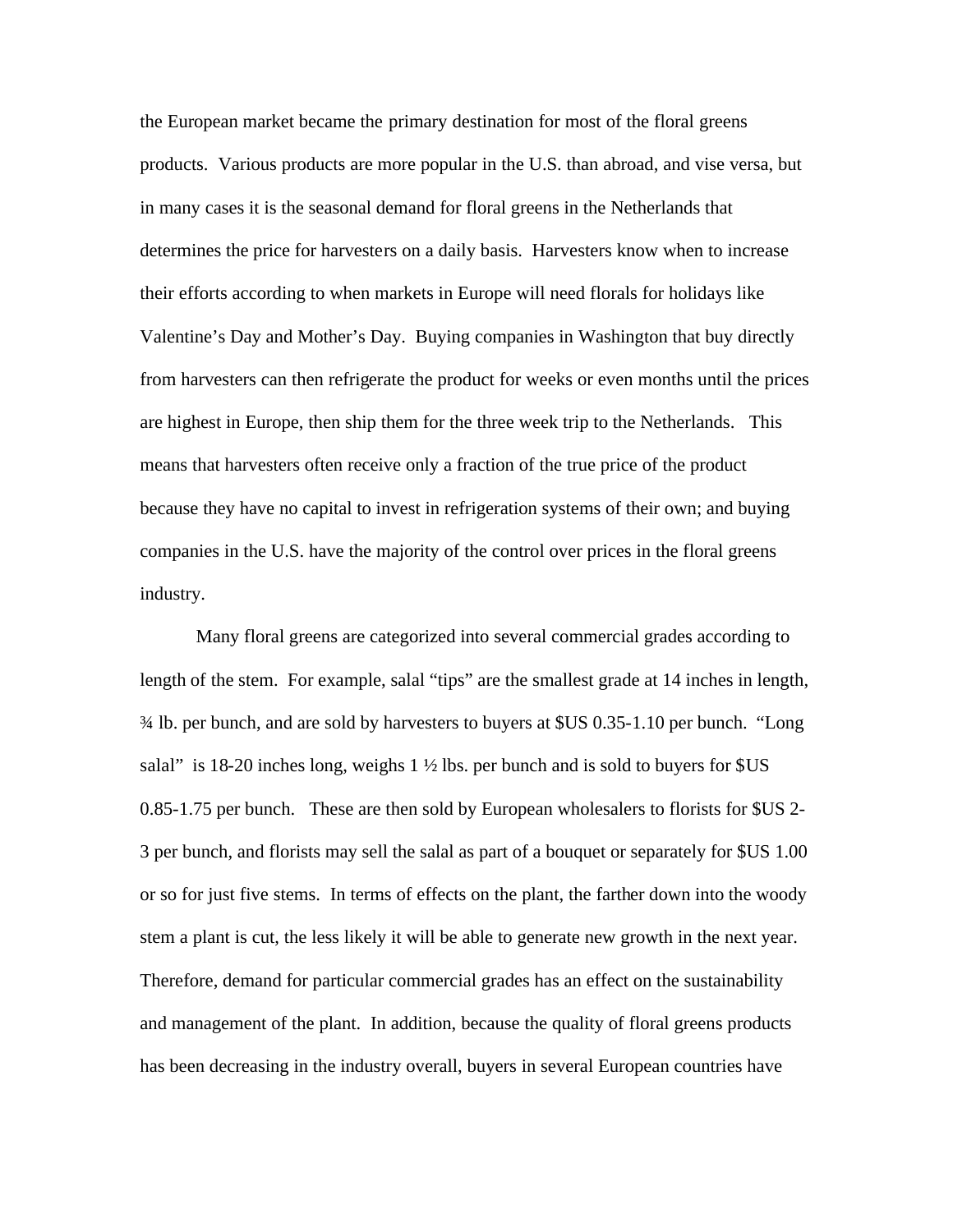been expressing interest in a "premium quality" product that ensures they get high quality greens consistently for a slightly higher price. As there are currently no regulations or standards regarding product quality in the major markets in Europe and the United States, buyers and wholesalers have begun reaching out to smaller companies in Washington who have close relationships with harvesters and can arrange for high quality product via particular harvest practices. Not coincidently, these practices are also hypothesized to have a positive rather than negative impact on the resource sustainability.

The effects of globalization on natural resource management in western Washington become clearer when one considers that floral greens from the tropics are in direct competition with products from Washington in the market-place; boxes of "leatherleaf" fern from Costa Rica sit on the same shelf in the Netherlands as boxes of salal from Olympia, Washington. Leather-leaf, however, is generally grown on plantations without forest overstory, using shade-producing netting, pesticides, fertilizers, and machinery in addition to labor. Preliminary interviess suggest that as product quality from Washington decreases due to over-harvest in some areas, European markets can easily turn to the mass-produced tropical products like leather-leaf as a replacement. This market change could have dramatic consequences for the livelihoods of thousands of harvesters in the Pacific Northwest, not to mention the environmental consequences of promoting inputladen plantations over multiple-species management of biodiverse temperate forests. Several social justice and natural resource management approaches have emerged to address both the concerns for the sustainable livelihoods of harvesters and the concern for the resource and ecosystems on which they rely.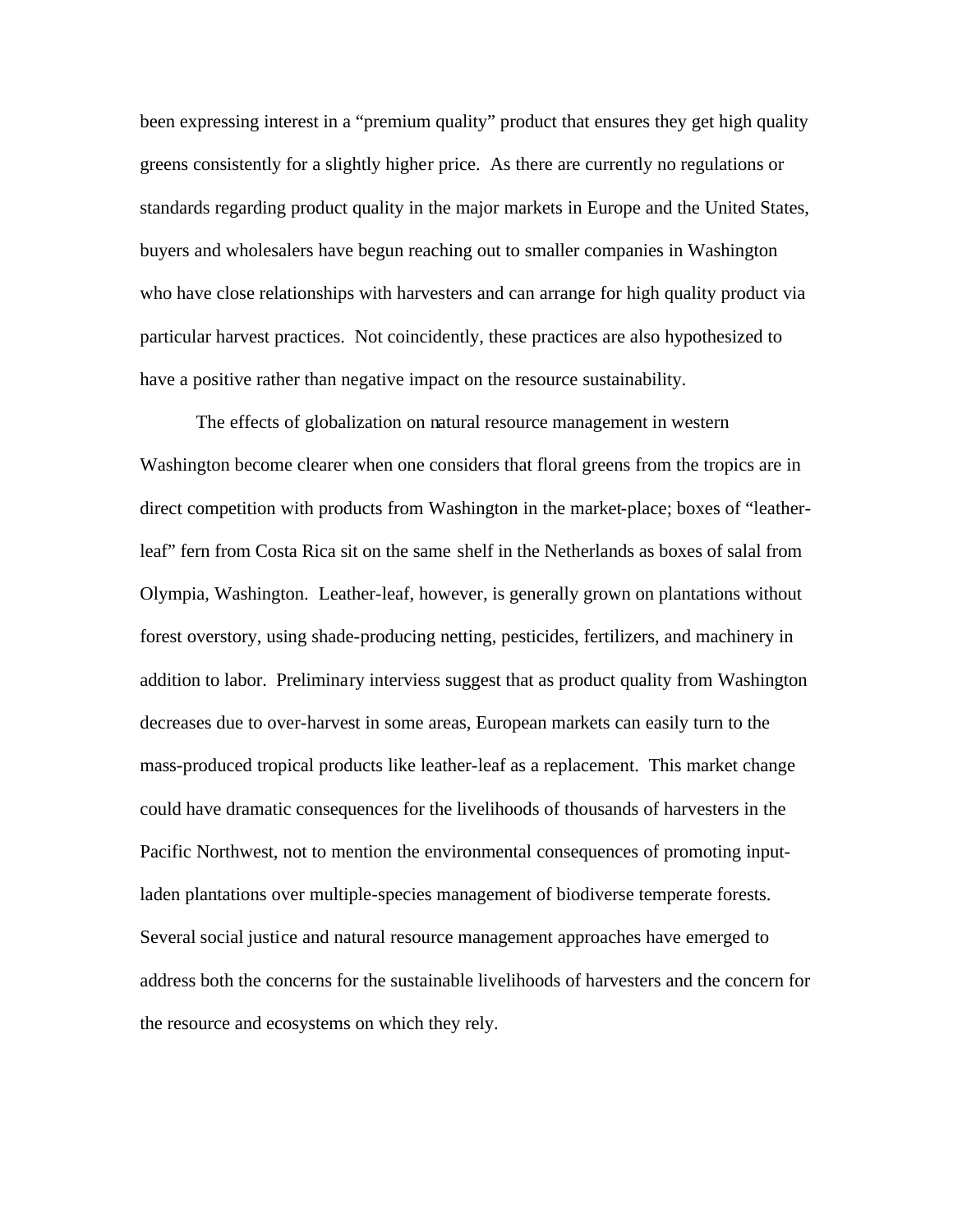### **IV. Approaches to Labor and Environmental Challenges**

As mentioned above, the relations and non-communication between harvesters, landowners, and floral greens buyers have evolved into a situation of environmental degradation, labor-tying, exploitation of harvesters, and an apparent downward spiral of the long-term sustainability of this use of natural resources, a use which ironically has great potential for promoting economic development and biological diversity in intensively managed forests. Several organizations have formed in the region in an attempt to harness this potential of non-timber forest products, in addition to the policy makers and land managers discussed above who attempt to regulate and manage public and private lands. In an effort to address the social justice issues arising from the NTFP industry, such as the labor-tying and obstacles to access to land, the Alliance of Forest Workers and Harvesters spans Washington, Oregon and California. This non-profit works to promote workers' rights, provides a forum for harvesters and other forest workers to express their concerns and a vehicle to address policy-makers. The organization seems to be struggling with the large region it is designed to serve, though the voice it provides for forest workers is crucial and has enormous potential to effect change. Other organizations have taken the approach that harvesters who use "sustainable practices" (though these have not been defined formally by any scientific research) can be certified as "stewards" such that landowners will give preferential access to such harvesters, and buyers will pay a premium to certified products. While these approaches also have potential to improve the conditions of the resource and the lives of harvesters, if the certification is not generated by harvesters themselves and endorsed by landowners and buyers, there is little incentive for harvesters to become certified. In both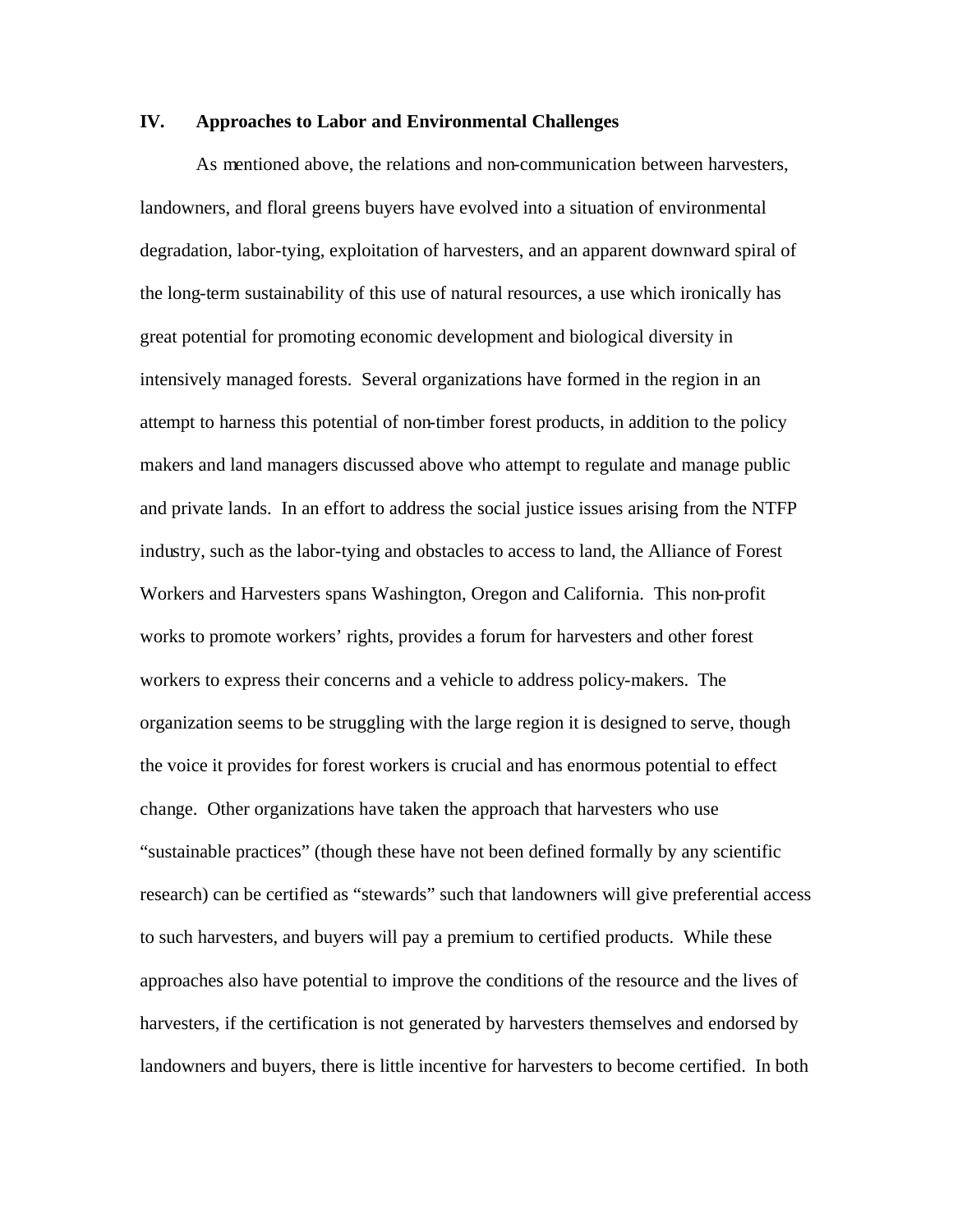cases, either organizing or certifying, what harvesters need most, and what seems to offer the most promise for sustainable harvest practices, is missing: secure, long-term access to land.

## **V. Managing the Commons: The Northwest Research and Harvester Association**

### **The Association as an Experiment**

The Northwest Research and Harvester Association (hereafter "Association) is truly an experiment on the part of the harvesters, landowners, and buying companies involved to address the myriad of social, economic and environmental challenges arising in the floral greens industry. It is an organization founded by and for NTFP harvesters in the Pacific Northwest, specifically originating in southwestern Washington on the southeastern corner of the Olympic Penninsula. The Association by-laws state that the Association will provide members with:

- 1) Land provide members, when possible, with areas to harvest specific products,
- 2) Research research the land and products to improve the harvestability of the land,
- 3) Training harvest and research training to improve the harvest, increase productivity, and protect the lands,
- 4) Monitoring to provide continual information on the harvest and the land,
- 5) Communication a means by which landowners, harvester, and buyers can meet and communicate to further the industry and promote better cooperation.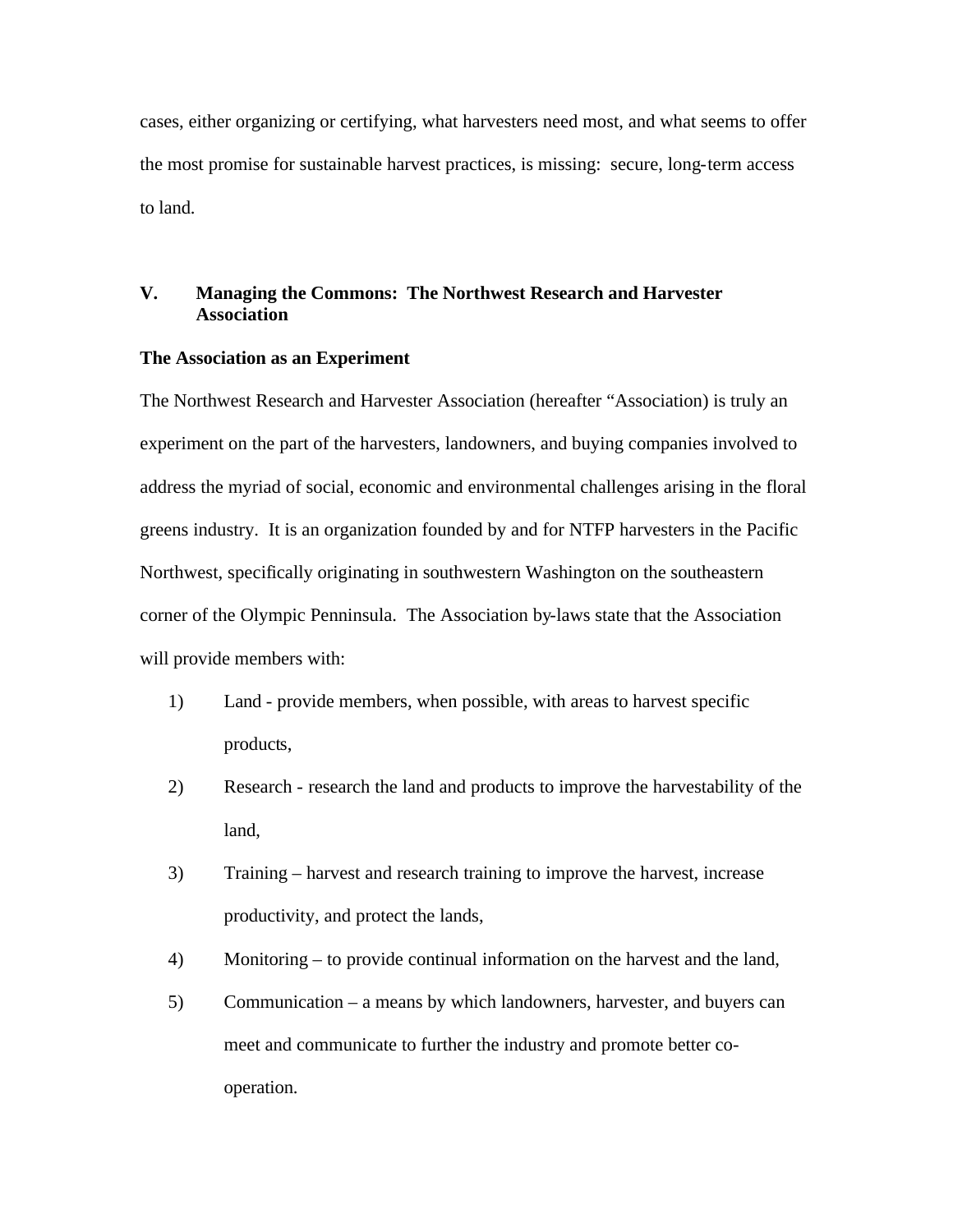Land - The philosophy of the Association founders is that either simply organizing harvesters, or training them as "stewards" to improve relations with land owners and buyers, are only pieces of the puzzle of NTFP labor and environmental concerns. The Founders felt that to improve harvesting and management practices, ensure sustainable livelihoods for harvesters, and even improve timber management practices, the Association must provide secure access to the land for harvesters. In order to provide their members with land access, the solidification of the Association occurred in August of 2001 when a five-year Cooperative Research Project Agreement (hereafter called "the Agreement") was signed by the State of Washington Department of Natural Resources (DNR), Washington State University (WSU), and the Northwest Research and Harvester Association (NRHA). The Agreement essentially contracts the Association to manage the understory species of the Hood Canal and Green Mountain State Forests, which total in excess of 40,000 acres of land. These forests have been under varying NTFP harvest permit structures, but had been closed for the year preceding the Agreement due to concerns by the local State Forest land managers that many understory species were being over-harvested. Resulting from several years of negotiation between the three parties, the Agreement represents a remarkably progressive step toward addressing the concerns of NTFP management and harvesters' land access problems.

Most importantly, from the perspective of the harvesters in the Association, the Agreement with the State DNR and other landowners guarantees that harvesters will have access to land with a variety of NTFP's for a maximum of five years, provided they adhere to the requirements of their membership as described above. This security of long-term access to land is unprecedented in the region for NTFP harvesters, save for a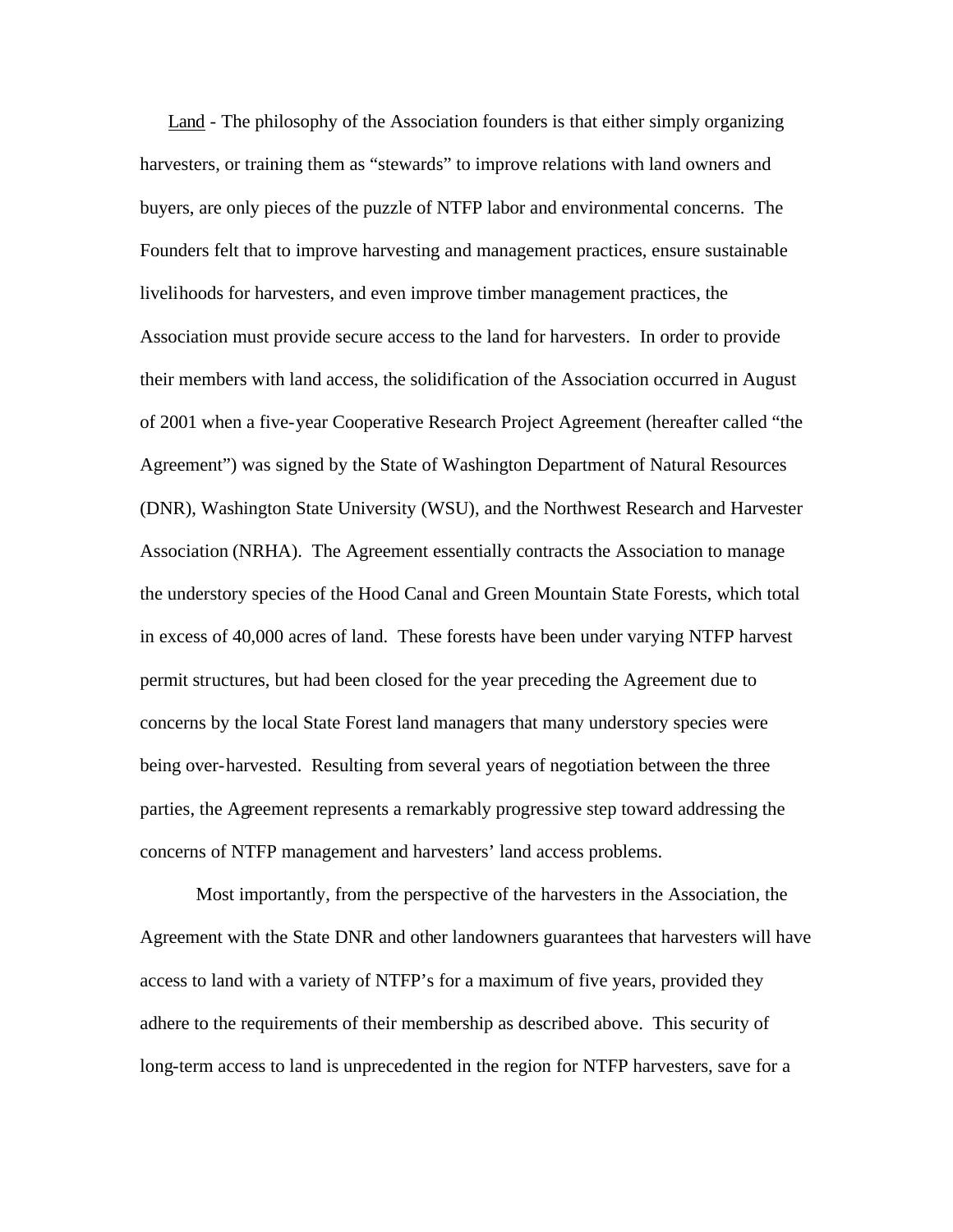select few who have individual agreements with private landowners. As described under *Challenges to Sustainable Livelihoods*, harvesters without secure access to productive land often resort to heavy – intensity harvesting illegally without a permit on private and public lands, or at least are forced to work for large crews where much of their earnings go to the vehicle driver, the middleman, and whoever provided the copy of a permit. With respect to the ecological concerns of over-harvesting, secure access to land allows harvesters to pick a variety of products with lower intensity and frequency, and allows for conscientious management of the resources. Interviews of harvesters before the formation of the Association suggest that most would choose to harvest less intensely if they knew they would be able to return to the same area for several years.

Research and Monitoring - The stated purpose of this agreement is "to conduct a cooperative research project within the Hood Canal and Green Mountain State Forests in order to:

- 1) Inventory understory plants and develop management regimes for non-timber forest products (NTFP's),
- 2) Develop markets for NTFP's,
- 3) Integrate NTFP management regimes with timber and stand management regimes,
- 4) Develop a workforce of skilled, conscientious harvesters."

In exchange for this security of land tenure, harvesters in the Association agree to go beyond just harvesting their product; they become research assistants as well. Every single harvester is trained to fill out a simple but thorough harvest report form, recording the date, location, type and quantity of product harvested, every day that they pick. Inventory and yield information of this magnitude and detail doesn't exist on public lands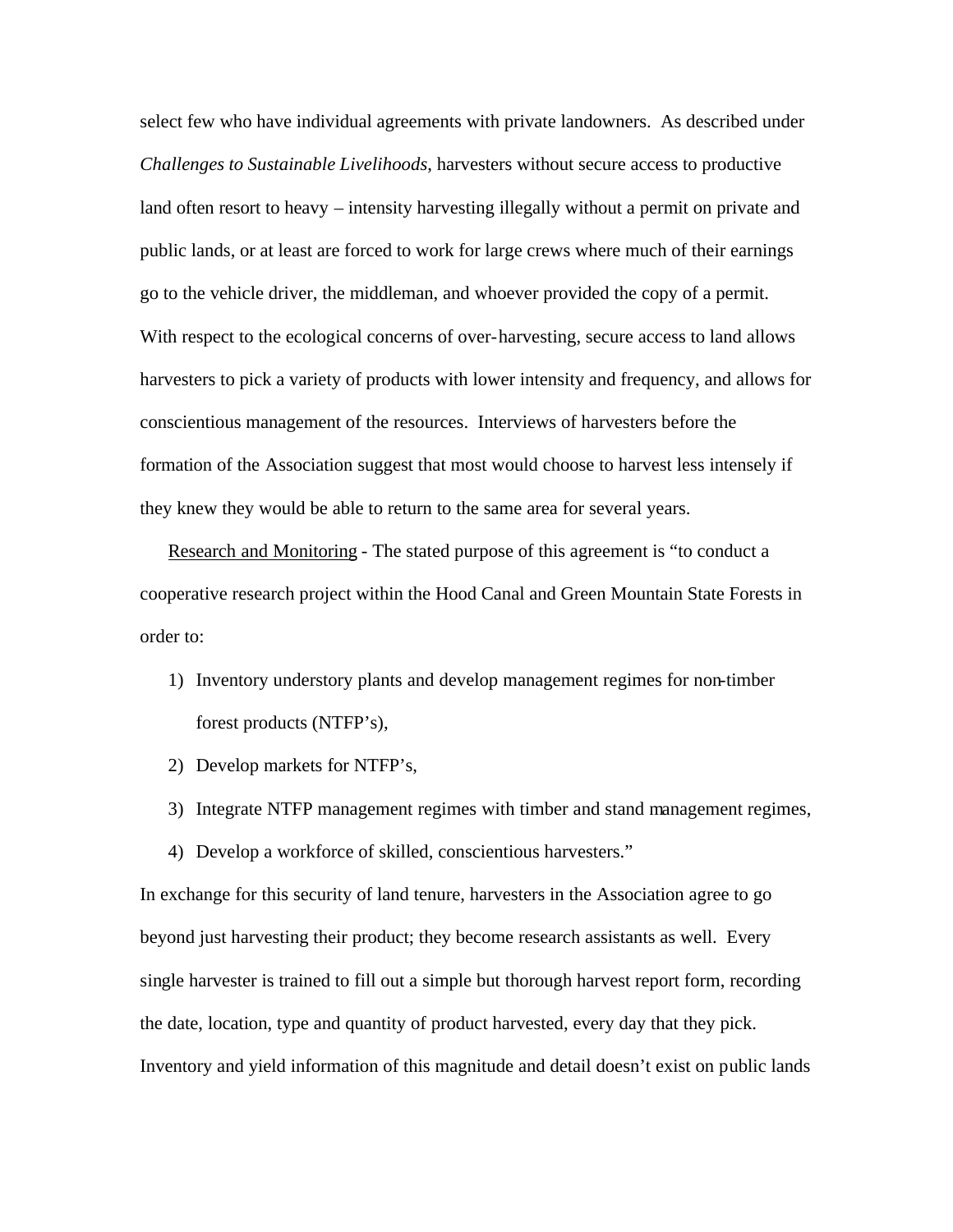anywhere in the region, and likely doesn't exist for private lands as well. This information can be used by both the Association and the land manager/owner to assess timber and stand management regimes, as well as build predictive models of NTFP and timber co-management yields. Further, as the Association increases its research capacity through collaborations with ecologists and economists, harvesters will be trained to take more detailed ecological and economic data. For example, the Association and a collaborating researcher (Ballard, co-author), are currently conducting research on the impacts of different harvest intensities on a major floral green, salal (*Gaultheria shallon*), to eventually provide management recommendations and a template for future research by the Association. This training and data collection will not only further the goals of the Association and the landowner, it will provide harvesters with a way to improve their skill set and potential to get field technician jobs in the off-season or when they can no longer perform the hard labor of harvesting.

Communication – Since the Association began actively managing the understory of the two State Forests, several DNR personnel have remarked that the Association's help in patrolling and monitoring the forest has reduced unpermitted harvest (often referred to as "poaching") and garbage dumping on State Forest lands. A cooperative partnership relationship exists between the harvesters in the Association and the State Forest rangers; this type of amiable relationship is nearly unheard of in other forested land ownership scenarios. For example, harvesters notify the rangers when they observe poaching or evidence of poaching, and the DNR keeps the harvesters informed of timber management activities so that maximum NTFP production can be achieved. In response to the DNR's satisfaction with the cooperative agreement with the Association, several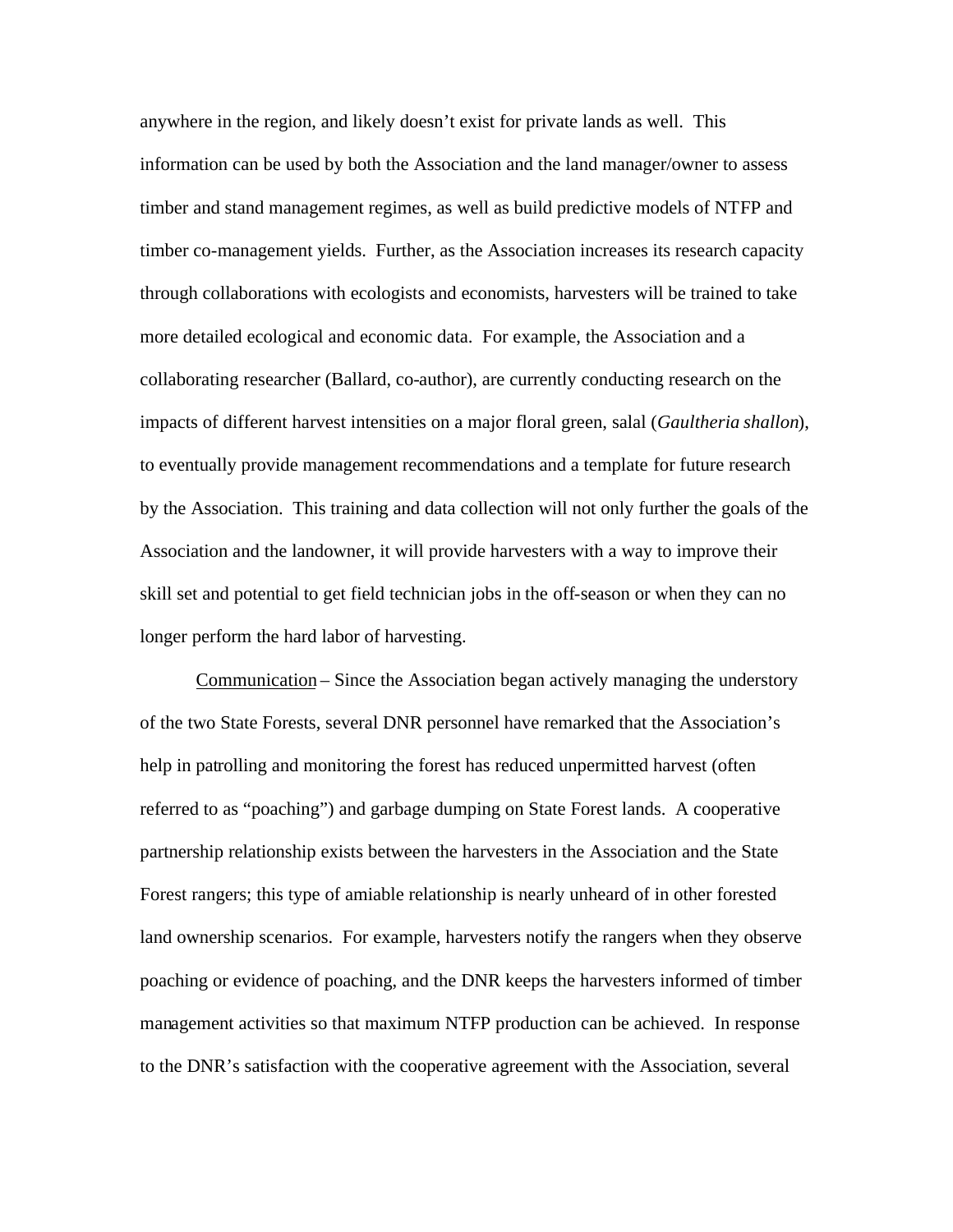other landowners, both private and public (National Forests as well as State Forests), have approached the Association requesting a similar agreement. The Association now has similar contracts with several other landowners, but these are in the early stages and most active management is still occurring on the original two State Forests.

Additionally, by providing a mechanism for harvesters to collectively bargain with buyers, harvesters can get a better price for their product because they can guarantee the buyer larger quantities than an individual could. Furthermore, because harvesters in the Association are trained specifically to harvest only high quality product, members are often given a better price for their product because buyers are confident in the high quality standards of the Association.

#### **VI. Lessons Learned by the Association and Lessons Still to Come**

The success of the Northwest Research and Harvester Association remains to be seen, but will hopefully provide lessons for other local forest-dependent communities dealing with the challenges of globalization. The principles on which it is based, those of providing harvesters with land, information and communication, and providing landowners with responsible and sustainable management of their understory species, will hopefully prove to be a solid foundation on which to build a cooperative organization of harvesters. In addition, those participating in the Association's functioning have already learned several lessons. First and foremost, there seems to be an unexpectedly high demand for this type of approach to forest management, on the part of land managers/owners, harvesters, and buyers, such that the Association is having to refuse offers of land access at this time because the organization is still working on its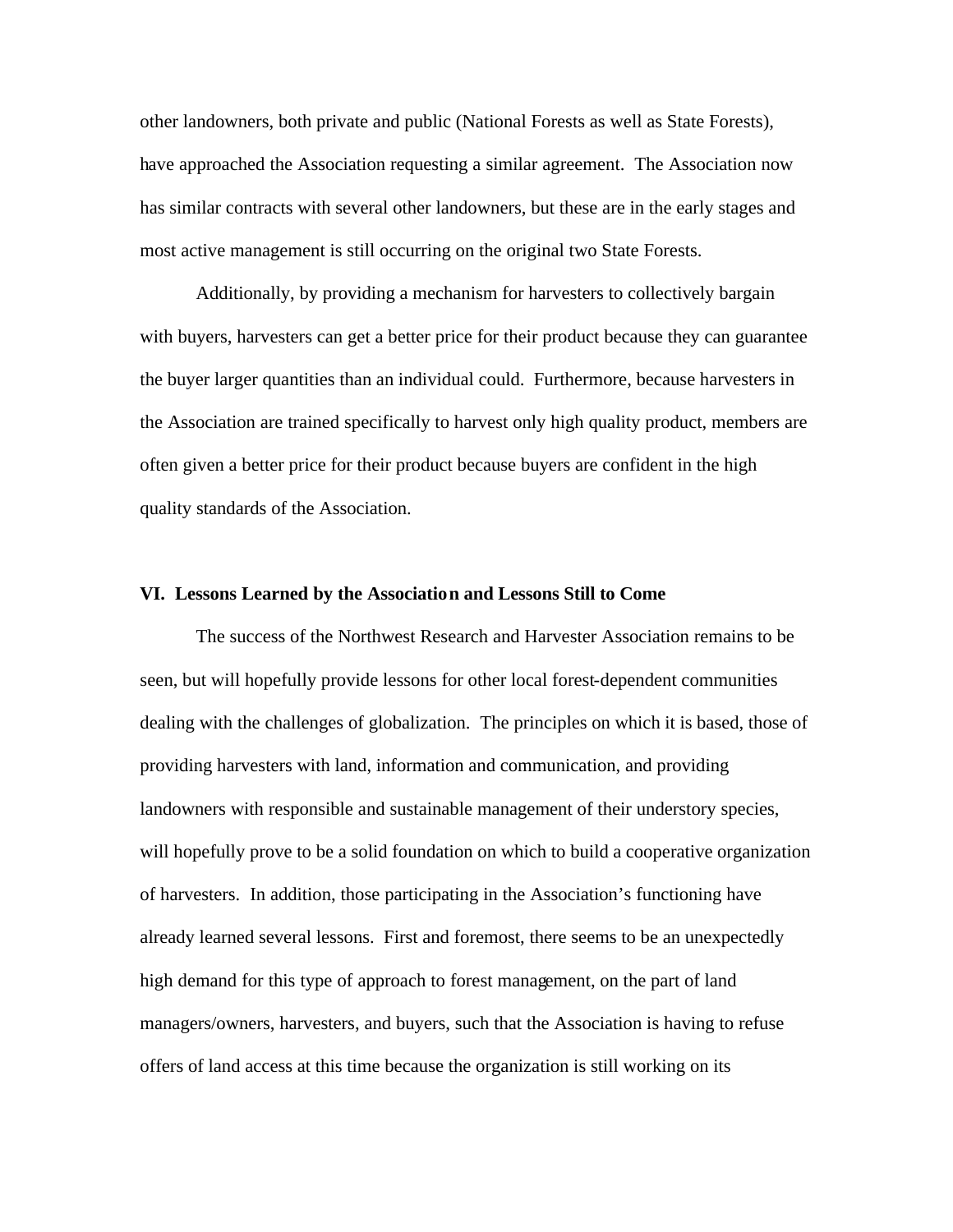infrastructure. As more and more landowners are turning to the Association with offers of exclusive access to land in exchange for sustainable management of resources, some large floral greens buying companies that have held the leases for these large tracts of land in the past are very threatened by the Association. They are threatened not only by the Association's relationship with landowners, but also their relationship with other buying companies. Many companies have remained buyers only, not crossing the line into land leasing; these buying companies are working with the Association by offering higher prices to members with higher quality product, as well as more predictable orders and prices several weeks in advance.

Another lesson that is already apparent is that an organization by and for harvesters must have a strong leader with natural resource management and human resource management skills. Harvesters are enthusiastic about participating in the Association because of the well-known respectability and knowledge of the President of the Association, who has experience picking all the commercial NTFP's of the region and working with harvesters of every ethnicity for over 50 years. Without his expertise and interpersonal and management skills in working with Latin American, Southeast Asian, and white harvesters with a variety of backgrounds, the Association would not be functioning. The challenge will be to institutionalize the expertise of the President and other members so that Association will be self-sufficient for years to come.

### **References**

Antypas, Alexios; McLain, Rbecca J.; Gilden, Jennifer; and Dyson, Greg. 2002. Federal Nontimber Forest Products Policy and Management. In *Nontimber Forest Products in the United States*, Jones, E.T.; McLain, R.J.; Weigand, J. (Eds.). Kansas: University Press of Kansas.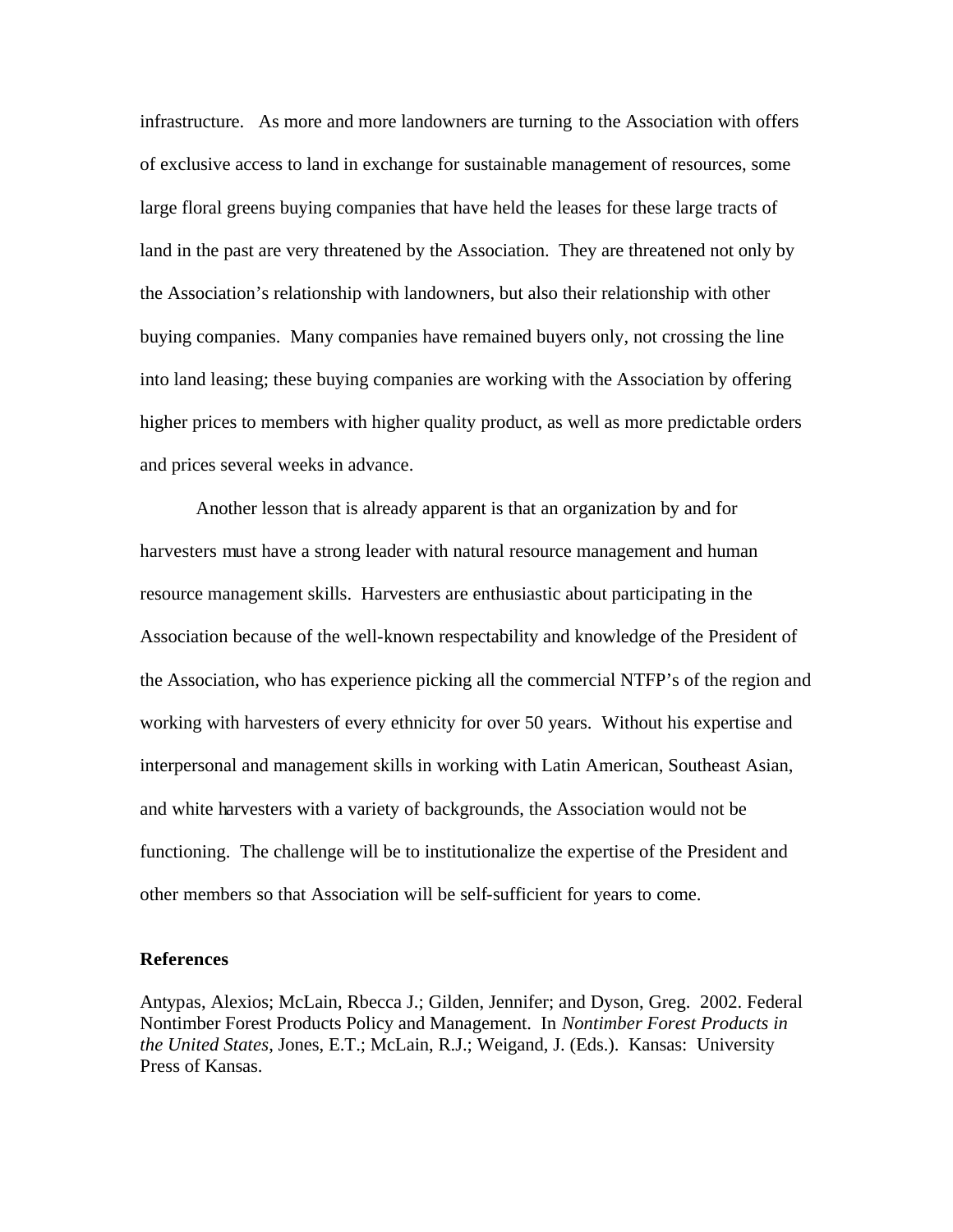Bailey, John D.; Cheryl Mayrsohn; Paul S. Doescher; Elizabeth St. Pierre and John C. Tappeiner. 1998. Understory vegetation in old and young Douglas-fir forests of western Oregon*. Forest Ecology and Management* 112, 2: 289-302.

Berry, S. 1989. Social Institutions and Access to Resources. *Africa* 59 (1): 41-55.

Bromley, D.W. 1994. Economic dimensions of community-based conservation, in Western, D. and R. M. Wright (eds) *Natural Connection: Perspectives in Community Based Conservation.* Island Press, Washington, D.C. p. 428-47.

Brown, B.A. and A. Marin-Hernandez. 2000*. Voices from the Woods: Lives and Experiences of Non-Timber Forest Workers*. Jefferson Center for Education and Research.

Hansis, Richard. 2002. Case Study, Workers in the Woods: Confronting Rapid Change. In *Nontimber Forest Products in the United States*, Jones, E.T.; McLain, R.J.; Weigand, J. (Eds.). Kansas: University Press of Kansas.

He, Fangliang and Hugh J. Barclay. 2000. Long-term response of understory plant species to thinning and fertilization in a Douglas-fir plantation on southern Vancourver Island, British Columbia. *Canadian Journal of Forestry* 30: 566-572.

Hecht, S.B .; A.B. Anderson and P. May. 1988. The subsidy from nature: shifting cultivation, successional palm forests, and rural development. *Human Organization* 47  $(1): 25-35.$ 

Kohm, Kathryn A. and Jerry F. Franklin. 1998. *Creating a Forestry for the 21st Century: The Science of Ecosystem Management.* Island Press, Washington, D.C., USA.

McLain, R.J. and E.T. Jones. 1997. Challenging 'community' definitions in sustainable natural resource management: The case of wild mushroom harvesting in the USA. *Gatekeeper Series* no. SA68, International Institute for Environment and Development. 17 p.

Ostrom, Elinor. 1990. *Governing the commons: The evolution of institutions for collective action.* Cambridge ; New York : Cambridge University Press.

Peluso, Nancy Lee. 1996. Fruit trees and family trees in an anthropogenic forest: ethics of access, property zones, and environmental change in Indonesia. *Comparative Studies in Society and History* 38 (3): 510-548.

Richards, R.T.; Creasy, M. 1996. Ethnic diversity, resource values, and ecosystem mangagement; matsutake harvesting in the Klamath bioregion. *Society and Natural Resources*. 9(4): 359-374.